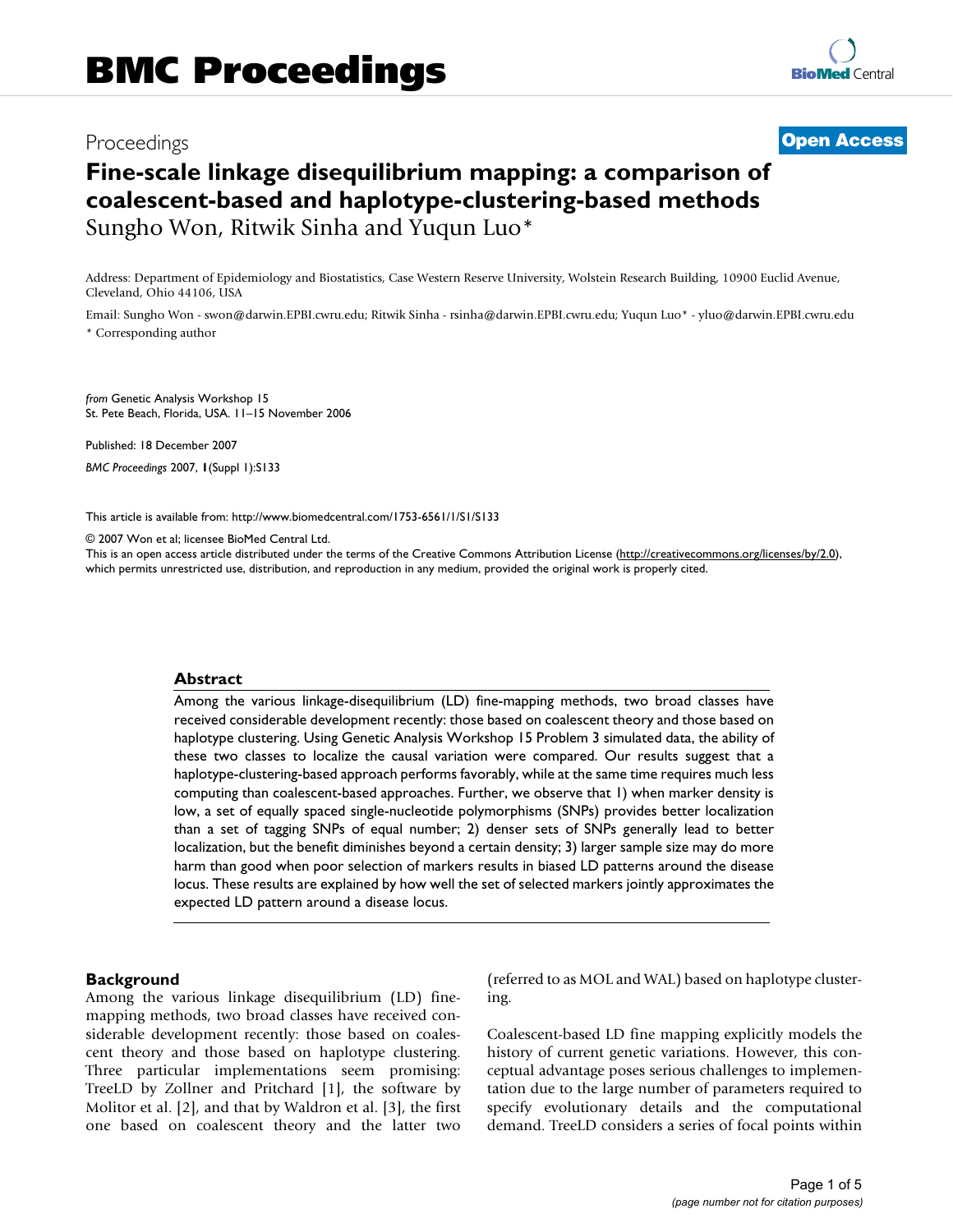the chromosomal region of interest. At each focal point, local approximation to the ancestral recombination graph that traces the mutation and recombination events backward in time is implemented. Next, the likelihood ratio at each focal point is computed and the inference on the location of the disease mutation is based on the likelihood ratios. Haplotype-clustering-based LD fine mapping, on the other hand, attempts to capture the population genetic principles via a distance measure between haplotypes, which will guide the spatial clustering of current haplotypes. The computing demand is much more manageable and hence larger data sets may be analyzed. A Bayesian partition model with a haplotypebased clustering algorithm was proposed by Molitor et al. [2]. However, the similarity measure used was not optimal in taking mutations and gene conversions into account. Under a similar framework, Waldron et al. [3] implements a novel similarity measure that takes into account allele frequencies and occasional mismatches from mutations or gene conversions.

Employing the simulated dense single-nucleotide polymorphism (SNP) data from Problem 3 of Genetic Analysis Workshop 15 (GAW15) and knowing the "answer", we compared the ability of the three approaches (TreeLD, MOL, and WAL) to localize the causal SNP, based on the root mean squared errors (RMSE) of the estimates of the causal SNP location, and the empirical coverage and the precision of the confidence/credible intervals of the location. In addition, effects of various factors were investigated: 1) choice of SNPs (tagging or equally spaced), 2) sample size, and 3) marker density.

# **Methods**

We considered the binary trait rheumatoid arthritis (RA), where the causal SNP location, the *HLA-DRB1* locus on chromosome 6, is known. True haplotypes of each individual are assumed to be known. Within each replicate, a case-control sample with equal numbers of cases and controls is constructed by randomly selecting one individual from each affected sibling pair as a case. Attention is restricted to within 1 cM around the DRB1 locus. Unless otherwise noted, we consider 50 cases and 50 controls from each replicate, with 50 equally-spaced (ES) SNPs around the causal SNP. All 100 replicates are used unless otherwise indicated. The following quantities are evaluated and compared: 1) RMSEs, in the unit of base pairs (bp), of the causal location estimates; 2) the average length of credible/confidence intervals across replicates (LCI); and 3) the empirical coverage of the disease locus by these intervals (ECR).

In the first experiment, the RMSE of the estimate of the location of the causal SNP was computed for each of the three approaches (TreeLD, MOL, and WAL) based on 20

replicates, due to the substantial computational demand of TreeLD. The two best methods, TreeLD and WAL, were then applied to compute the 95% confidence intervals.

The first analysis showed that WAL is preferable. Thus, the rest of the analyses involve only WAL. Next, we investigated the effects of various factors on the above three criteria. The first factor considered was the choice of SNPs. We excluded the causal SNP from the data, and selected tagging SNPs based on several *r*2 thresholds (0.2, 0.4, 0.6, and 0.8). For comparison, sets of SNPs that are roughly equally spaced and similar in numbers to the tagging SNP sets were selected. The second factor we examined was the effects of sample size and marker density. A larger data set always contained a smaller data set to obtain reliable results.

# **Results**

# *Coalescent-based versus haplotype-clustering-based methods*

The RMSEs of the estimates of the causal SNP location, in the scale of 104 bp, was 6.8 for WAL, 9.3 for TreeLD, and 32.3 for MOL. The improvement of WAL relative to MOL is expected because of its improvement on the similarity measure. RMSE is only one possible measure of the localization performance. Confidence/credible intervals (CI) provide fuller information and were computed for TreeLD and WAL. The results are shown in Table 1. Mutation rate is unknown and we examined several plausible values as recommend by Zollner and Pritchard [1]. Both programs were run for a set of 52 tagging SNPs (*r*2 cutoff of 0.2), which happens to exclude the causal SNP, and a set of 50 ES SNPs, which happens to include the causal SNP. TreeLD is liberal with correspondingly shorter CIs, while WAL was able to maintain the nominal coverage. The empirical coverage of TreeLD intervals increases with the mutation rate when tagging SNPs are used, whereas it is relatively constant, albeit liberal, when ES SNPs are used. The ES SNP set also provides more precise intervals (380 kb versus 570 kb) when WAL is applied. These two observations might be an artifact of the causal SNP being included in the set of ES SNPs but not in the set of tagging SNPs. We will come back to the comparison of choice of SNPs later.

To perform a fair comparison, we increased the nominal coverage of TreeLD CIs until an empirical coverage of 95% is obtained, using the set of ES SNPs. This results in a nominal coverage of 99.9% with average length of intervals being 410 kb, compared to 380 kb of WAL intervals. Further, nominal 67% WAL intervals result in an empirical coverage of 65% and average length of 170 kb, compared to 200 kb for TreeLD intervals of the same empirical coverage. Thus, held to the same empirical coverage, TreeLD and WAL provide roughly the same precision of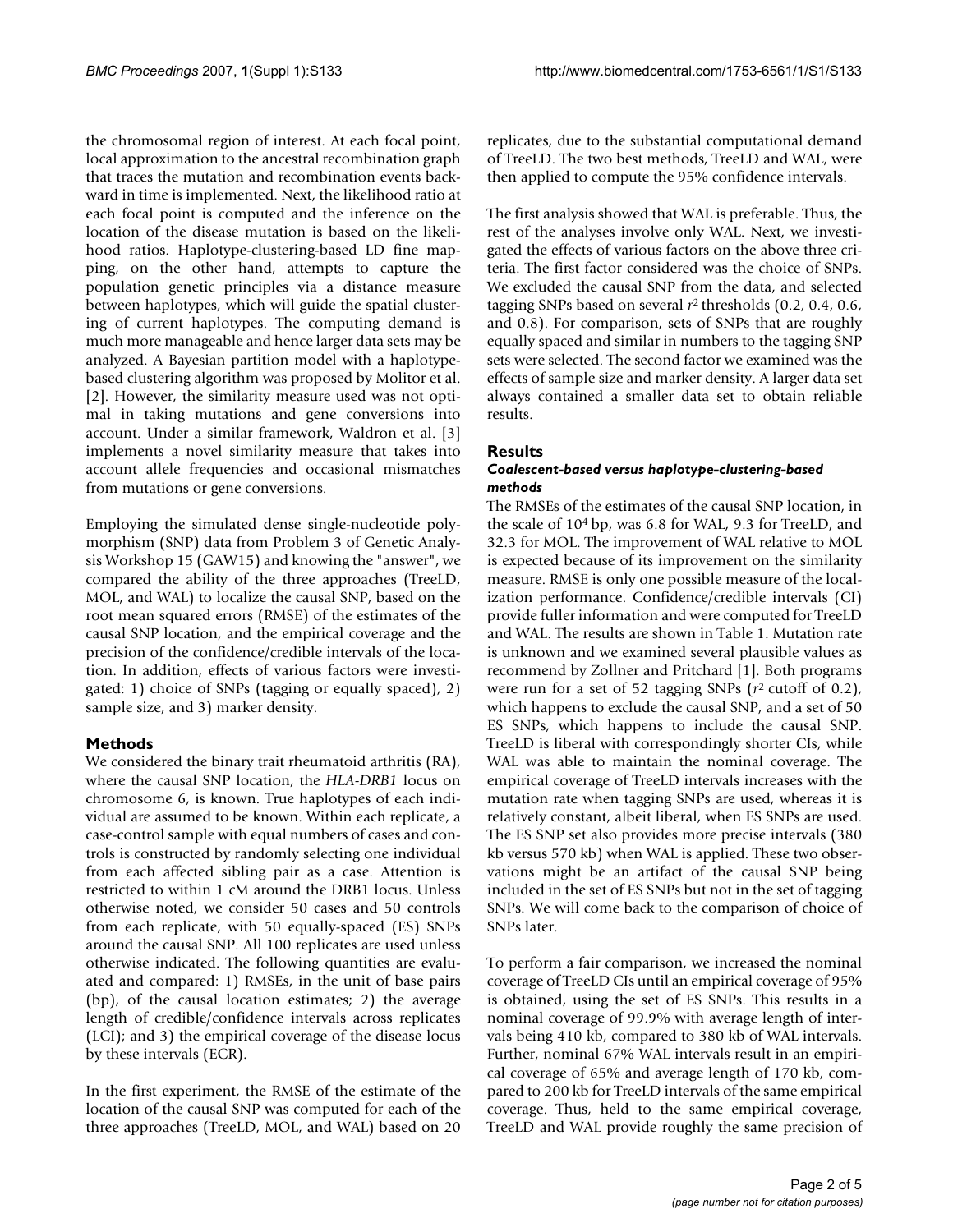| Choice of SNPs <sup>a</sup>           | 0.2                    | 0.4                       | 0.6                       | 0.8                    | 0. ا                        | WAL <sup>b,d</sup>           |
|---------------------------------------|------------------------|---------------------------|---------------------------|------------------------|-----------------------------|------------------------------|
| <b>Tagging SNPs</b><br><b>ES SNPs</b> | 35% (2.9)<br>65% (2.0) | $37\%$ (2.8)<br>59% (2.2) | $45\%$ (3.3)<br>59% (2.3) | 55% (3.7)<br>59% (2.3) | $60\%$ (3.8)<br>$65\%(2.3)$ | $96\% (5.7)$<br>$96\%$ (3.8) |

**Table 1: Properties of 95% confidence intervals obtained from TreeLD and WAL**

aEither 50 equally spaced (ES) SNPs (causal locus included) or 52 tagging SNPs (causal locus missing) are used.

**bEmpirical coverage of the disease locus (entries outside the parentheses) and the average length of the intervals (entries inside the parentheses, in** 105 bp) are given.

cTreeLD was applied to 20 replicates.

dWAL was applied to 100 replicates.

localization. However, WAL is much more stable in maintaining the nominal coverage. This, together with its computational advantage and ability to handle much larger data sets, renders the haplotype-clustering-based framework, as implemented in WAL, a clear winner in this situation.

#### *Choice of SNPs: tagging versus equally-spaced SNPs*

There are a total of 219 SNPs within the 2-cM region considered, approximately one SNP per 9 kb. Using *r*2 cutoff of 0.2, 0.4, 0.6, and 0.8, we obtained 52, 109, 141, and 178 tagging SNPs, respectively. We constructed four sets of ES SNPs, each with the same number of SNPs as one set of the tagging SNPs. WAL was run on the 100 replicates for each set of SNPs. Table 2 provides the three criteria: RMSE, LCI, and ECR of 95% intervals. For each SNP choice, the RMSE of the estimates and the precision of the intervals generally improve with increasing marker density. The empirical coverage was roughly maintained at the nominal level. For the same number of markers, the ES SNP set generally yields smaller RMSE and always provides more precise intervals than the corresponding set of tagging SNPs, though the difference become less pronounced with denser markers.

Tagging SNPs are a rational choice for whole-genome or candidate-gene association studies. The above results seem to be counter-intuitive. However, our analyses focused on estimating the location of the causal variation,

rather than detecting significant association, when there is already strong evidence that a causal variation exists within the region. Under certain assumptions, the LD between the causal SNP and a marker will decrease as the recombination fraction between them increases, and the relation between LD and physical distance (assuming it is proportional to recombination fraction) should follow the pattern displayed on the top left corner of Figure 1 after many generations. It is this pattern that provides information for fine-scale localization. To explore the reason of the seemingly counter-intuitive results, in Figure 1 we plot the absolute correlation coefficient  $(|\Delta|)$  between the causal SNP and the members of the various SNP sets versus the physical distance between them. The totality of the SNPs within the 2-cM target region exhibits the expected LD pattern (top right plot). However, it is evident that not all markers are equally informative. Thus, it is foreseeable that if the LD pattern from a selected SNP set happens to deviate substantially from the expected one, either having a biased peak or substantial noise, poorer localization will result. Obviously, the set of 52 ES SNPs exhibits a pattern much closer to the expected one than that from the set of 52 tagging SNPs. This might explain the better localization ability of the ES SNPs when the markers are not too dense. As the density of the markers increases, there is substantial overlapping between the ES and tagging SNP sets and comparable localization ability results. To explore further, we removed the solid point (25 kb from causal SNP,  $|\Delta| = 0.23$ ) from the set of 52 ES

**Table 2: Effects of choice of SNPs on estimates of causal SNP location**

| No. SNPs | Tagging SNPs   |            |               | Equally spaced SNPs |            |               |
|----------|----------------|------------|---------------|---------------------|------------|---------------|
|          | RMSE $(104bp)$ | <b>ECR</b> | LCI $(105bp)$ | RMSE $(104bp)$      | <b>ECR</b> | LCI $(105bp)$ |
| 52       | 12.5           | 96%        | 5.6           | 8.4                 | 99%        | 3.7           |
| 109      | 6.9            | 97%        | 4.1           | 7.7                 | 99%        | 3.5           |
| 4        | 10.I           | 93%        | 3.6           | 7.3                 | 97%        | 3.2           |
| 178      | 5.9            | 100%       | 3.7           | 6.0                 | 98%        | 3.1           |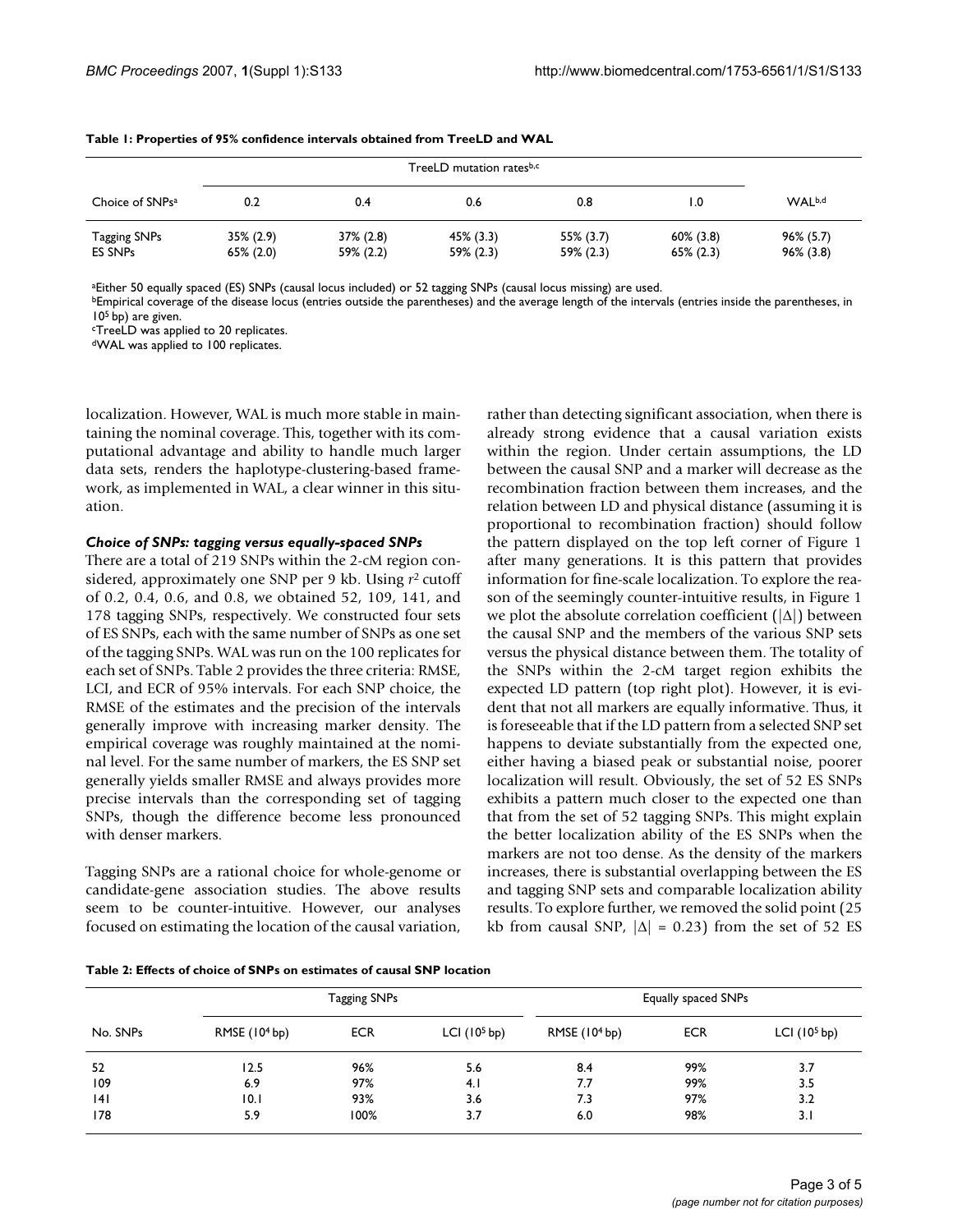

**Figure 1 LD patterns between the causal SNP and various sets of markers**. LD is measured with correlation (|Δ|) and is plotted against the physical distance between the causal SNP and other SNPs. The causal SNP is indicated with the vertical line within each plot.

SNPs, whose presence only obscures the LD pattern. This results in a 23% reduction in the MSE, through the reduction in the variance of the location estimates.

### *Effect of marker density and sample size*

To further understand the effect of marker density on the localization ability, we fixed the sample size at 100 individuals, and computed the three criteria for ES SNP sets of numbers ranging from 25 to 219, at an increment of 25, with all sets containing the causal SNP. Increasing the number of SNPs from 25 to 50 brings 56% reduction in MSE and 26% reduction in mean interval length. The improvement levels off as more markers are added until there are 125 markers in the set, at which point the MSE actually increases slightly with increasing density. However, the average interval length seems to remain quite constant, though without holding the empirical coverage constant (it fluctuates between 93% and 100%) no conclusions can be drawn regarding the intervals. These observations agree with our explanation above. Markers should be dense enough to reveal the LD pattern around the causal SNP, but not so dense that they increase the level of noise. On the other hand, in reality, causal variation is unknown and increased density improves the chance of capturing the causal SNP and thus can sharpen the LD pattern to improve the localization.

In a well designed study, increased sample size generally improves estimation. However, as seen here, in the problem of fine-scale localization, the fidelity of LD pattern revealed by the set of selected markers determines the localization ability. If the LD pattern of the set of selected markers is biased, a larger sample size will only drive the estimation closer to the biased peak. Using a set of 50 ES SNPs containing the causal SNP, we applied WAL to samples of sizes ranging from 50 to 400, at an increment of 50. The MSE, though fluctuating, exhibits an upward trend with increasing sample size. Decomposing the MSEs into the square of biases and variances, we observe that the bias shows an upward trend and the variance a downward trend. Though the causal SNP is included in this experiment, the totality of the SNPs jointly presents a biased LD pattern. The average length of 95% credible intervals and the empirical coverage both decrease with